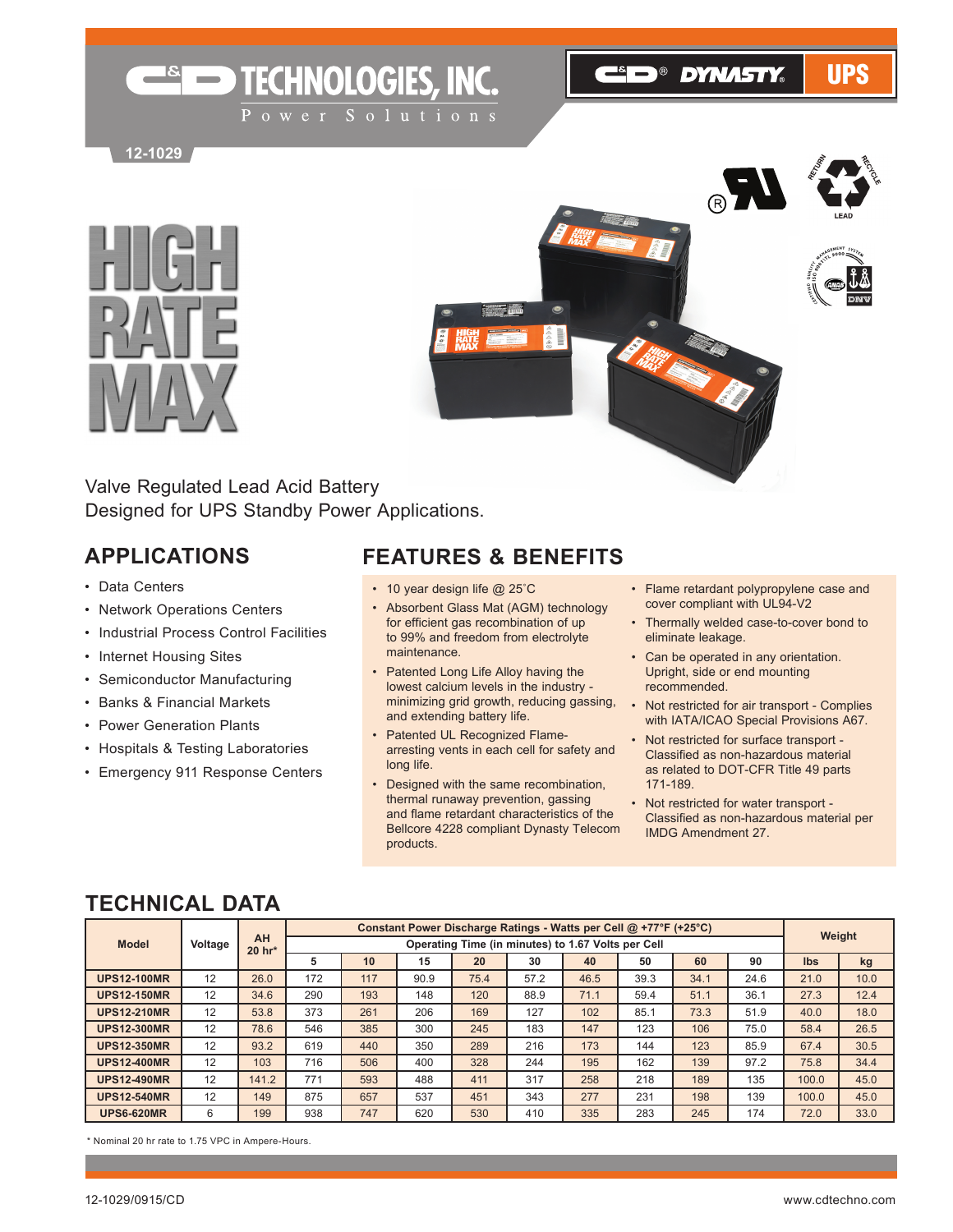# **SPECIFICATIONS**

| <b>Operating Temperature Range</b>                                   | Discharge: $-40^{\circ}F$ ( $-40^{\circ}C$ ) to $+160^{\circ}F$ ( $+71^{\circ}C$ )                                                                                                                                                                                                                                                  |
|----------------------------------------------------------------------|-------------------------------------------------------------------------------------------------------------------------------------------------------------------------------------------------------------------------------------------------------------------------------------------------------------------------------------|
| with temperature compensation                                        | Charge: $-10^{\circ}F$ ( $-23^{\circ}C$ ) to $+140^{\circ}F$ ( $+60^{\circ}C$ )                                                                                                                                                                                                                                                     |
| <b>Nominal Operating Temperature Range</b>                           | +74°F (23°C) to +80°F (27°C)                                                                                                                                                                                                                                                                                                        |
| <b>Recommended Maximum Charging</b><br><b>Current Limit</b>          | $C_{20}/5$ amperes @ 20hr rate                                                                                                                                                                                                                                                                                                      |
| <b>Float Charging Voltage</b>                                        | 13.65 ± 0.15 VDC average per 12V unit (6.75 to 6.90 per 6V unit)                                                                                                                                                                                                                                                                    |
| <b>Maximum AC Ripple (Charger)</b>                                   | 0.5% RMS or 1.5% P-P of float charge voltage recommended for best results.<br>Max voltage allowed = $1.4\%$ RMS (4% P-P) Max current allowed = $C/20$ @ 20 hr. rate                                                                                                                                                                 |
| <b>Self Discharge</b>                                                | Battery can be stored up to 6 months at $77^{\circ}F(25^{\circ}C)$ before a freshening charge is required.<br>Batteries stored at temperatures greater than 77°F (25°C) will require recharge sooner than<br>batteries stored at lower temperatures. See C&D brochure 41-7272, Self-Discharge and<br>Inventory Control for details. |
| Equalize charge and cycle service<br>voltage                         | 14.40 to 14.80 VDC average per 12V unit @ 77°F (25°C) (7.20 to 7.40 VDC per 6V unit.)                                                                                                                                                                                                                                               |
| <b>Terminal: Flag</b>                                                | 0.22 in. clearance hole to accept 0.1875 in. or 10-32 bolt (UPS12-100MR)                                                                                                                                                                                                                                                            |
| <b>Terminal: Inserted</b>                                            | Threaded copper alloy insert terminal to accept 10-32 UNF bolt (UPS12-150MR, UPS12-<br>210MR) 1/4-20 UNC bolt (UPS12-300MR, UPS12-350MR, UPS12-400MR, UPS12-490MR,<br>UPS12-540MR, UPS6-620MR)                                                                                                                                      |
| <b>Terminal Hardware Annual Retorque</b>                             | 32 in.-lbs (3.48 N-m) (UPS12-100MR)                                                                                                                                                                                                                                                                                                 |
| <b>Terminal Hardware Initial Torque:</b><br><b>Inserted Terminal</b> | 40 in -lbs. (4.5 N-m) (UPS12-100MR)<br>30 in.-lbs. (3.4 N-m) (UPS12-150MR, UPS12-210MR)<br>110 in.-lbs. (12.4 N-m) (UPS12-300MR, UPS12-350MR, UPS12-400MR, UPS12-490MR,<br>UPS12-540MR, UPS6-620MR)                                                                                                                                 |

# **DIMENSIONS**



\*All dimensions in inches (mm). All dimensions are for reference only. Contact a C&D Representative for complete dimension information.<br>NOTE: Batteries to be mounted with 0.5 in (1.25 cm) spacing minimum and free air venti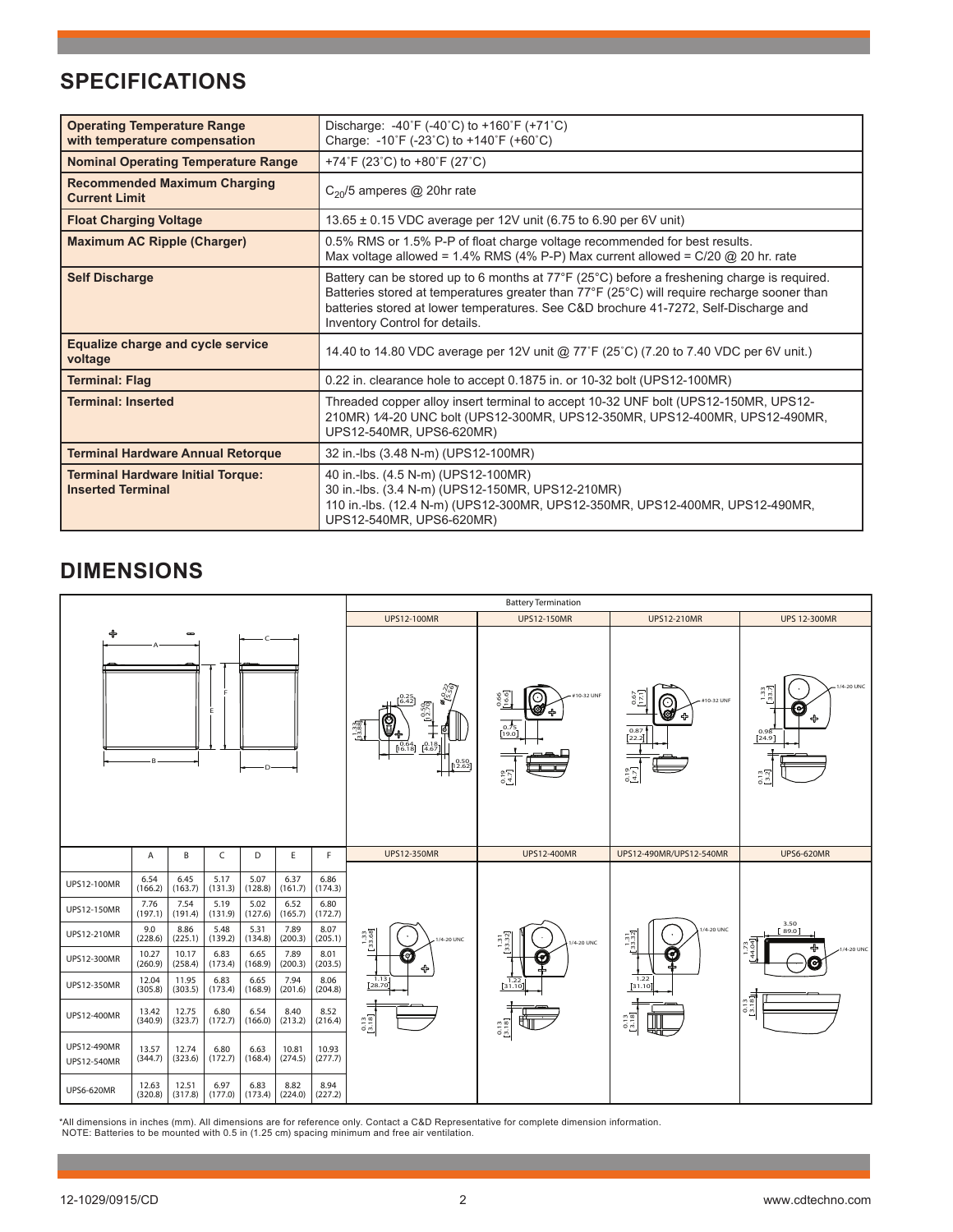## **UPS12-100MR**

| <b>End Point</b>  | Constant Power Discharge Ratings - Watts Per Cell @ +77°F (+25°C) |      |        |      |      |      |      |      |                                                                    |      |      |      |      |      |      |
|-------------------|-------------------------------------------------------------------|------|--------|------|------|------|------|------|--------------------------------------------------------------------|------|------|------|------|------|------|
| <b>Volts/Cell</b> |                                                                   |      |        |      |      |      |      |      | <b>Operating Time to End Point Voltage (in minutes)</b>            |      |      |      |      |      |      |
|                   | 5                                                                 |      | 10     | 15   |      | 20   | 30   |      | 40                                                                 | 45   |      | 50   | 60   |      | 90   |
| 1.75              | 157                                                               |      | 114    | 87.5 |      | 72.1 | 54.9 |      | 45.0                                                               | 41.5 |      | 38.5 | 33.7 |      | 24.0 |
| 1.70              | 168                                                               |      | 115    | 89.6 |      | 74.4 | 56.5 |      | 46.0                                                               | 42.1 |      | 38.9 | 33.8 |      | 24.4 |
| 1.67              | 172                                                               |      | 117    | 90.9 |      | 75.4 | 57.2 |      | 46.5                                                               | 42.6 |      | 39.3 | 34.1 |      | 24.6 |
| 1.65              | 174                                                               |      | 118    | 91.5 |      | 75.9 | 57.6 |      | 46.9                                                               | 42.9 |      | 39.7 | 34.5 |      | 24.8 |
| 1.60              | 179                                                               |      | 119    | 92.5 |      | 76.8 | 58.3 |      | 47.4                                                               | 43.4 |      | 40.1 | 34.8 |      | 25.0 |
| End               |                                                                   |      |        |      |      |      |      |      | Constant Current Discharge Ratings - Amps Per Cell @ +77°F (+25°C) |      |      |      |      |      |      |
| Point             |                                                                   |      |        |      |      |      |      |      | Operating Time to End Point Voltage (in hours)                     |      |      |      |      |      |      |
| <b>Volts/Cell</b> | .083                                                              | .25  | $.5\,$ | .75  |      | 2    | 3    | 5    | 8                                                                  | 10   | 12   | 20   | 24   | 72   | 100  |
| 1.90              | 50.8                                                              | 32.9 | 32.9   | 17.1 | 13.8 | 8.29 | 6.04 | 3.95 | 2.61                                                               | 2.15 | 1.82 | 1.14 | 0.96 | 0.34 | 0.24 |
| 1.85              | 63.2                                                              | 38.1 | 38.1   | 18.6 | 15.0 | 8.99 | 6.56 | 4.30 | 2.84                                                               | 2.33 | 1.98 | 1.24 | 1.05 | 0.37 | 0.26 |
| 1.80              | 71.8                                                              | 41.6 | 41.6   | 20.3 | 16.1 | 9.42 | 6.83 | 4.46 | 2.95                                                               | 2.42 | 2.05 | 1.28 | 1.08 | 0.38 | 0.27 |
| 1.75              | 85.5                                                              | 45.7 | 45.7   | 21.4 | 17.0 | 9.74 | 6.99 | 4.54 | 3.00                                                               | 2.45 | 2.08 | 1.30 | 1.10 | 0.39 | 0.28 |

**Note:** Batteries to be mounted with 0.5 in. (1.25 cm) spacing minimum and free air ventilation. Specifications subject to change without notification. Above ratings do not include interunit connector voltage drops.

### **UPS12-150MR**

| <b>End Point</b>                      | Constant Power Discharge Ratings - Watts Per Cell @ +77°F (+25°C) |                                                                      |     |                                                                    |      |      |      |      |      |      |  |  |  |  |
|---------------------------------------|-------------------------------------------------------------------|----------------------------------------------------------------------|-----|--------------------------------------------------------------------|------|------|------|------|------|------|--|--|--|--|
| <b>Volts/Cell</b>                     |                                                                   | <b>Operating Time to End Point Voltage (in minutes)</b>              |     |                                                                    |      |      |      |      |      |      |  |  |  |  |
|                                       | 5                                                                 | 10                                                                   | 15  | 20                                                                 | 30   | 40   | 45   | 50   | 60   | 90   |  |  |  |  |
| 1.75                                  | 273                                                               | 182                                                                  | 140 | 115                                                                | 85.7 | 68.8 | 62.7 | 57.6 | 49.7 | 35.0 |  |  |  |  |
| 1.70                                  | 284                                                               | 188                                                                  | 144 | 117                                                                | 87.1 | 69.8 | 63.6 | 58.4 | 50.3 | 35.7 |  |  |  |  |
| 1.67                                  | 290                                                               | 193                                                                  | 148 | 120                                                                | 88.9 | 71.1 | 64.7 | 59.4 | 51.1 | 36.1 |  |  |  |  |
| 1.65                                  | 294                                                               | 196                                                                  | 149 | 122                                                                | 90.0 | 71.8 | 65.3 | 60.0 | 51.5 | 36.4 |  |  |  |  |
| 1.60                                  | 297                                                               | 200                                                                  | 152 | 124                                                                | 91.0 | 72.5 | 65.9 | 60.5 | 51.9 | 36.6 |  |  |  |  |
|                                       |                                                                   |                                                                      |     | Constant Current Discharge Ratings - Amps Per Cell @ +77°F (+25°C) |      |      |      |      |      |      |  |  |  |  |
| <b>End Point</b><br><b>Volts/Cell</b> |                                                                   | Operating Time to End Point Voltage (in hours)                       |     |                                                                    |      |      |      |      |      |      |  |  |  |  |
|                                       |                                                                   | 2                                                                    | 3   | 5                                                                  | 8    | 10   | 12   | 20   | 24   | 72   |  |  |  |  |
| 1.85                                  | 22.8                                                              | 13.0<br>9.08<br>3.76<br>3.10<br>1.38<br>5.70<br>2.64<br>1.64<br>0.47 |     |                                                                    |      |      |      |      |      |      |  |  |  |  |

1.80 | 24.2 | 13.6 | 9.46 | 5.91 | 3.9<mark>0 |</mark> 3.21 | 2.72 | 1.69 | 1.41 | 0.48 1.75 | 25.4 | 14.1 | 9.80 | 6.11 | 4.00 | 3.28 | 2.79 | 1.73 | 1.45 | 0.49

**Note:** Batteries to be mounted with 0.5 in. (1.25 cm) spacing minimum and free air ventilation. Specifications subject to change without notification.<br>Above ratings do not include interunit connector voltage drops.

### **UPS12-210MR**

| <b>End Point</b>  |     |     |     |     |     |      | Constant Power Discharge Ratings - Watts Per Cell @ +77°F (+25°C) |      |      |      |
|-------------------|-----|-----|-----|-----|-----|------|-------------------------------------------------------------------|------|------|------|
| <b>Volts/Cell</b> |     |     |     |     |     |      | <b>Operating Time to End Point Voltage (in minutes)</b>           |      |      |      |
|                   |     | 10  | 15  | 20  | 30  | 40   | 45                                                                | 50   | 60   | 90   |
| 1.75              | 341 | 243 | 193 | 162 | 123 | 99.0 | 90.3                                                              | 83.0 | 71.5 | 50.6 |
| 1.70              | 366 | 253 | 200 | 166 | 125 | 100  | 91.1                                                              | 83.6 | 71.8 | 50.4 |
| 1.67              | 373 | 261 | 206 | 169 | 127 | 102  | 92.6                                                              | 85.1 | 73.3 | 51.9 |
| .65               | 378 | 262 | 205 | 170 | 128 | 102  | 93.3                                                              | 85.7 | 73.8 | 52.1 |
| 1.60              | 391 | 265 | 207 | 172 | 129 | 103  | 94.0                                                              | 86.3 | 74.2 | 52.3 |

|                                       | Constant Current Discharge Ratings - Amps Per Cell @ +77°F (+25°C) |                                                                      |      |      |                                                |      |      |      |      |      |  |  |  |
|---------------------------------------|--------------------------------------------------------------------|----------------------------------------------------------------------|------|------|------------------------------------------------|------|------|------|------|------|--|--|--|
| <b>End Point</b><br><b>Volts/Cell</b> |                                                                    |                                                                      |      |      | Operating Time to End Point Voltage (in hours) |      |      |      |      |      |  |  |  |
|                                       |                                                                    | 20<br>72<br>10<br>$12 \overline{ }$<br>24                            |      |      |                                                |      |      |      |      |      |  |  |  |
| 1.85                                  | 32.6                                                               | 0.73<br>19.1<br>8.68<br>4.72<br>4.01<br>2.12<br>13.6<br>2.51<br>5.79 |      |      |                                                |      |      |      |      |      |  |  |  |
| 1.80                                  | 34.8                                                               | 20.3                                                                 | 14.4 | 9.20 | 6.12                                           | 5.00 | 4.24 | 2.65 | 2.23 | 0.76 |  |  |  |
| 1.75                                  | 36.7                                                               | 0.77<br>4.28<br>21.1<br>9.43<br>6.25<br>5.05<br>2.69<br>2.27<br>19.9 |      |      |                                                |      |      |      |      |      |  |  |  |

**Note:** Batteries to be mounted with 0.5 in. (1.25 cm) spacing minimum and free air ventilation. Specifications subject to change without notification.<br>Above ratings do not include interunit connector voltage drops.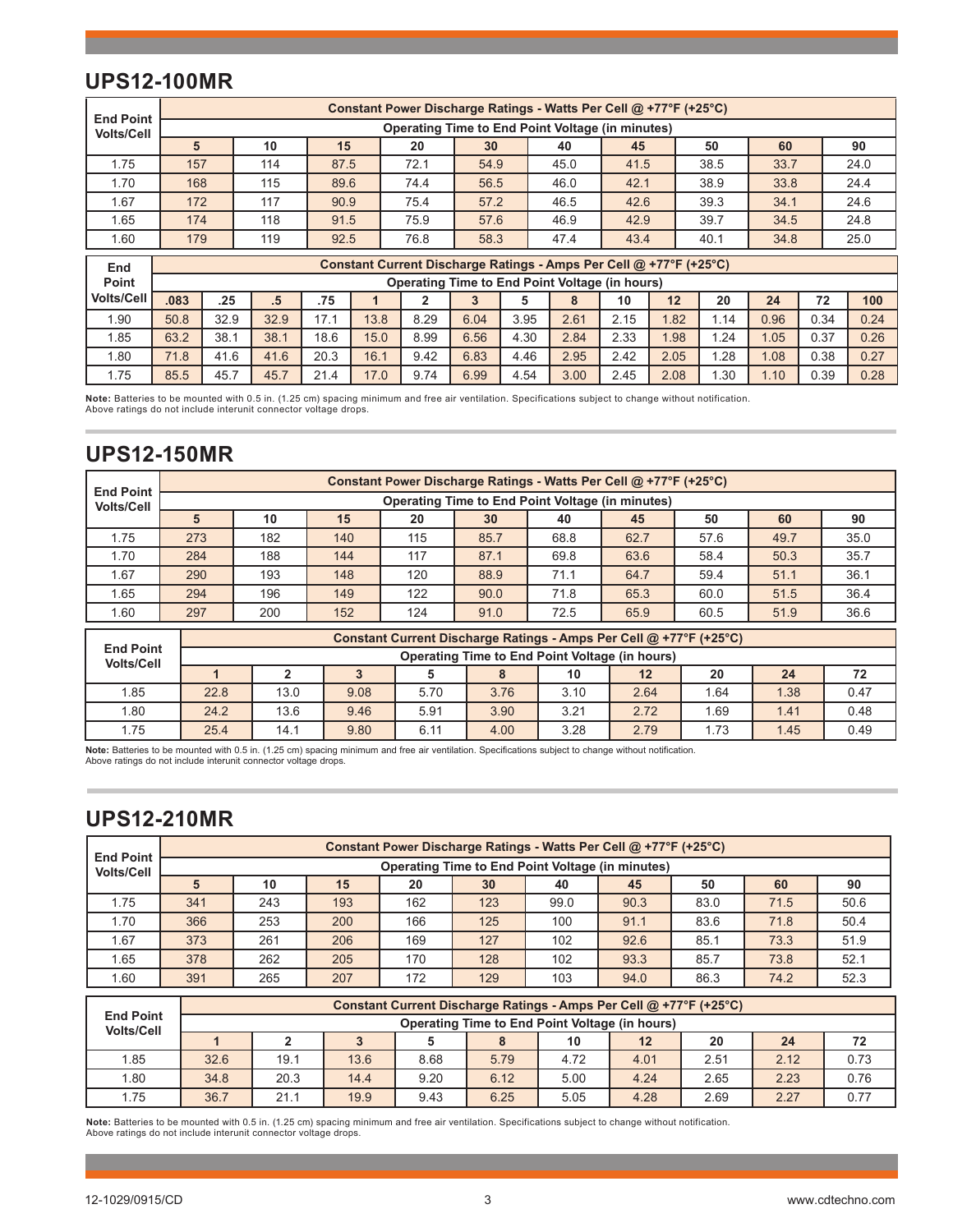## **UPS12-300MR**

| <b>End Point</b>  |     |     |     |     |     |     | Constant Power Discharge Ratings - Watts Per Cell @ +77°F (+25°C) |     |     |      |
|-------------------|-----|-----|-----|-----|-----|-----|-------------------------------------------------------------------|-----|-----|------|
| <b>Volts/Cell</b> |     |     |     |     |     |     | <b>Operating Time to End Point Voltage (in minutes)</b>           |     |     |      |
|                   |     | 10  | 15  | 20  | 30  | 40  | 45                                                                | 50  | 60  | 90   |
| 1.75              | 493 | 360 | 281 | 232 | 175 | 141 | 129                                                               | 119 | 103 | 73.5 |
| 1.70              | 525 | 379 | 293 | 240 | 179 | 144 | 131                                                               | 120 | 104 | 74.0 |
| 1.67              | 546 | 385 | 300 | 245 | 183 | 147 | 134                                                               | 123 | 106 | 75.0 |
| 1.65              | 564 | 395 | 302 | 247 | 183 | 147 | 134                                                               | 124 | 107 | 76.2 |
| 1.60              | 579 | 402 | 306 | 250 | 186 | 150 | 137                                                               | 126 | 109 | 77.7 |

|                                       |      |                                                                      |      |      |                                                |      | Constant Current Discharge Ratings - Amps Per Cell @ +77°F (+25°C) |      |      |      |  |  |  |
|---------------------------------------|------|----------------------------------------------------------------------|------|------|------------------------------------------------|------|--------------------------------------------------------------------|------|------|------|--|--|--|
| <b>End Point</b><br><b>Volts/Cell</b> |      |                                                                      |      |      | Operating Time to End Point Voltage (in hours) |      |                                                                    |      |      |      |  |  |  |
|                                       |      | 20<br>72<br>10<br>12<br>24                                           |      |      |                                                |      |                                                                    |      |      |      |  |  |  |
| 1.85                                  | 48.3 | 1.05<br>28.1<br>8.36<br>6.82<br>3.62<br>19.9<br>12.6<br>5.79<br>3.05 |      |      |                                                |      |                                                                    |      |      |      |  |  |  |
| 1.80                                  | 51.1 | 29.3                                                                 | 20.7 | 13.1 | 8.84                                           | 7.23 | 6.13                                                               | 3.83 | 3.22 | 1.08 |  |  |  |
| 1.75                                  | 52.7 | 1.10<br>6.32<br>3.30<br>3.93<br>30.1<br>21.2<br>9.16<br>13.4<br>7.46 |      |      |                                                |      |                                                                    |      |      |      |  |  |  |

**Note:** Batteries to be mounted with 0.5 in. (1.25 cm) spacing minimum and free air ventilation. Specifications subject to change without notification.<br>Above ratings do not include interunit connector voltage drops.

### **UPS12-350MR**

| <b>End Point</b>  |     |     |     |     | Constant Power Discharge Ratings - Watts Per Cell @ +77°F (+25°C) |     |     |     |     |      |
|-------------------|-----|-----|-----|-----|-------------------------------------------------------------------|-----|-----|-----|-----|------|
| <b>Volts/Cell</b> |     |     |     |     | <b>Operating Time to End Point Voltage (in minutes)</b>           |     |     |     |     |      |
|                   |     | 10  | 15  | 20  | 30                                                                | 40  | 45  | 50  | 60  | 90   |
| 1.75              | 534 | 410 | 327 | 272 | 205                                                               | 165 | 150 | 138 | 119 | 84.3 |
| 1.70              | 596 | 425 | 337 | 280 | 211                                                               | 169 | 154 | 141 | 121 | 84.9 |
| 1.67              | 619 | 440 | 350 | 289 | 216                                                               | 173 | 157 | 144 | 123 | 85.9 |
| 1.65              | 638 | 455 | 358 | 296 | 220                                                               | 175 | 159 | 145 | 124 | 86.5 |
| 1.60              | 669 | 471 | 367 | 302 | 223                                                               | 177 | 161 | 147 | 126 | 87.6 |

|                                       |      |                                                                      |      |      |                                                |      | Constant Current Discharge Ratings - Amps Per Cell @ +77°F (+25°C) |      |      |      |  |  |  |
|---------------------------------------|------|----------------------------------------------------------------------|------|------|------------------------------------------------|------|--------------------------------------------------------------------|------|------|------|--|--|--|
| <b>End Point</b><br><b>Volts/Cell</b> |      |                                                                      |      |      | Operating Time to End Point Voltage (in hours) |      |                                                                    |      |      |      |  |  |  |
|                                       |      | 20<br>10<br>$12 \overline{ }$<br>72<br>24                            |      |      |                                                |      |                                                                    |      |      |      |  |  |  |
| 1.85                                  | 53.0 | 1.29<br>8.73<br>7.38<br>31.8<br>10.6<br>3.84<br>22.9<br>4.56<br>14.8 |      |      |                                                |      |                                                                    |      |      |      |  |  |  |
| 1.80                                  | 58.8 | 34.5                                                                 | 24.6 | 15.7 | 10.1                                           | 8.35 | 7.09                                                               | 4.39 | 3.69 | 1.32 |  |  |  |
| 1.75                                  | 62.6 | .34<br>36.3<br>3.92<br>8.98<br>7.57<br>25.8<br>4.66<br>16.4<br>11.0  |      |      |                                                |      |                                                                    |      |      |      |  |  |  |

Note: Batteries to be mounted with 0.5 in. (1.25 cm) spacing minimum and free air ventilation. Specifications subject to change without notification. Above ratings do not include interunit connector voltage drops.

## **UPS12-400MR**

| <b>End Point</b>  |     |     |     |     | Constant Power Discharge Ratings - Watts Per Cell @ +77°F (+25°C) |     |     |     |     |      |
|-------------------|-----|-----|-----|-----|-------------------------------------------------------------------|-----|-----|-----|-----|------|
| <b>Volts/Cell</b> |     |     |     |     | <b>Operating Time to End Point Voltage (in minutes)</b>           |     |     |     |     |      |
|                   |     | 10  | 15  | 20  | 30                                                                | 40  | 45  | 50  | 60  | 90   |
| 1.75              | 612 | 470 | 374 | 310 | 232                                                               | 186 | 169 | 155 | 134 | 94.7 |
| 1.70              | 678 | 490 | 388 | 323 | 241                                                               | 193 | 176 | 161 | 138 | 96.6 |
| .67               | 716 | 506 | 400 | 328 | 244                                                               | 195 | 177 | 162 | 139 | 97.2 |
| . 65              | 740 | 515 | 403 | 332 | 247                                                               | 197 | 179 | 164 | 140 | 98.1 |
| .60               | 767 | 530 | 411 | 337 | 249                                                               | 199 | 180 | 165 | 140 | 99.2 |

|                                       | Constant Current Discharge Ratings - Amps Per Cell @ +77°F (+25°C) |                                                                      |      |      |                                                |      |      |      |      |      |  |  |  |
|---------------------------------------|--------------------------------------------------------------------|----------------------------------------------------------------------|------|------|------------------------------------------------|------|------|------|------|------|--|--|--|
| <b>End Point</b><br><b>Volts/Cell</b> |                                                                    |                                                                      |      |      | Operating Time to End Point Voltage (in hours) |      |      |      |      |      |  |  |  |
|                                       |                                                                    | 20<br>12<br>10<br>72<br>24                                           |      |      |                                                |      |      |      |      |      |  |  |  |
| 1.85                                  | 56.2                                                               | 1.38<br>33.7<br>15.7<br>10.8<br>8.85<br>24.4<br>4.06<br>7.56<br>4.8  |      |      |                                                |      |      |      |      |      |  |  |  |
| 1.80                                  | 62.1                                                               | 36.5                                                                 | 26.1 | 16.7 | 11.4                                           | 9.38 | 8.00 | 5.03 | 4.23 | 1.43 |  |  |  |
| 1.75                                  | 67.9                                                               | 39.2<br>1.46<br>9.73<br>8.26<br>17.6<br>11.9<br>4.35<br>27.8<br>5.17 |      |      |                                                |      |      |      |      |      |  |  |  |

Note: Batteries to be mounted with 0.5 in. (1.25 cm) spacing minimum and free air ventilation. Specifications subject to change without notification. Above ratings do not include interunit connector voltage drops.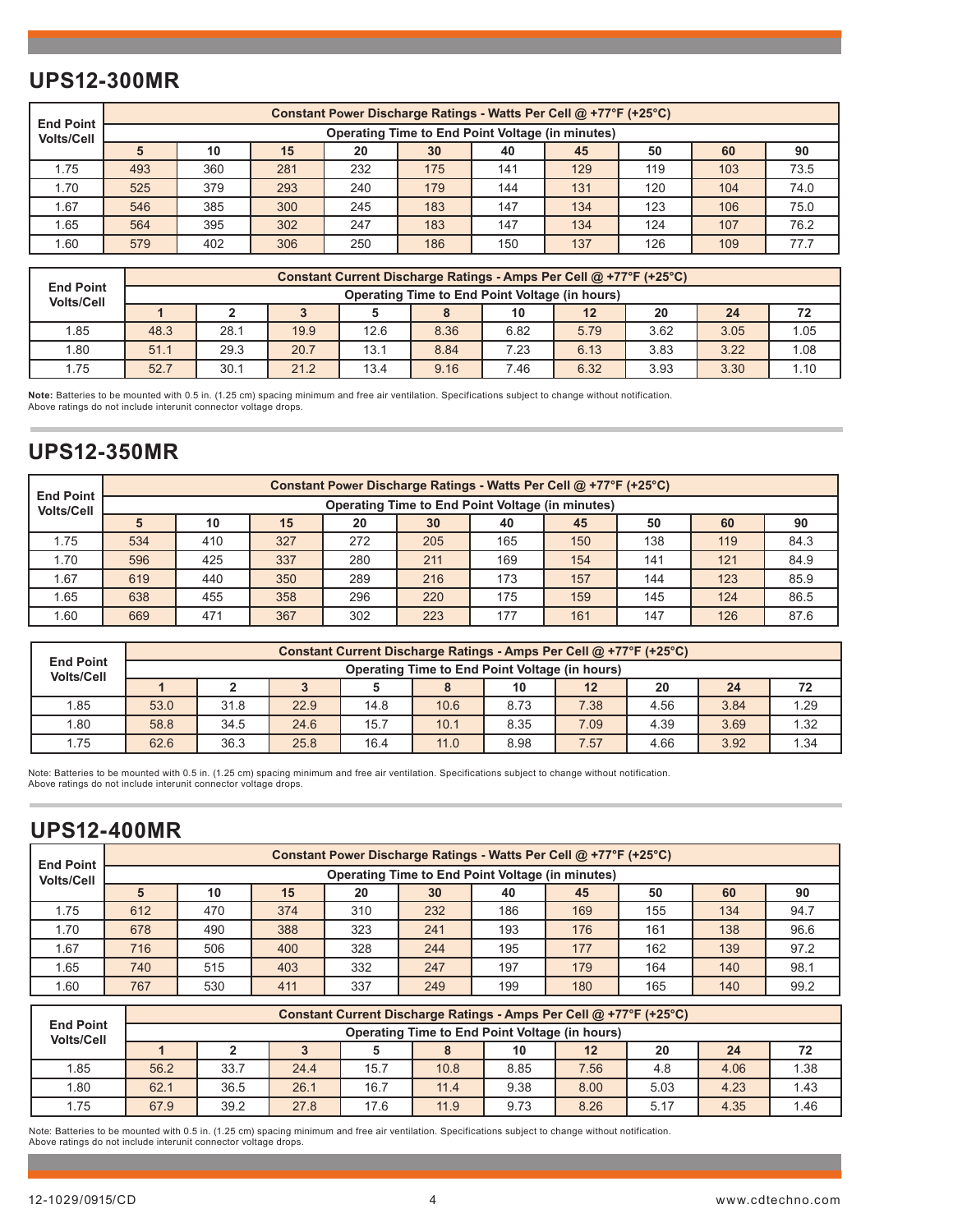## **SPECIFICATIONS**

| <b>Model</b>       | <b>Cells per</b><br><b>Unit</b> | <b>Maximum Discharge</b><br><b>Current (AMPS)</b> | <b>Short Circuit Current</b><br>(AMPS@0.1 sec) | <b>Ohms Impedance</b><br>60 Hz $(\Omega)$ |
|--------------------|---------------------------------|---------------------------------------------------|------------------------------------------------|-------------------------------------------|
| <b>UPS12-100MR</b> | 6                               | 500                                               | 1750                                           | 0.0060                                    |
| <b>UPS12-150MR</b> | 6                               | 500                                               | 2500                                           | 0.0060                                    |
| <b>UPS12-210MR</b> | 6                               | 600                                               | 3000                                           | 0.0045                                    |
| <b>UPS12-300MR</b> | 6                               | 800                                               | 3600                                           | 0.0040                                    |
| <b>UPS12-350MR</b> | 6                               | 800                                               | 4200                                           | 0.0030                                    |
| <b>UPS12-400MR</b> | 6                               | 800                                               | 5100                                           | 0.0025                                    |
| <b>UPS12-490MR</b> | 6                               | 800                                               | 5000                                           | 0.0023                                    |
| <b>UPS12-540MR</b> | 6                               | 800                                               | 5000                                           | 0.0023                                    |
| <b>UPS6-620MR</b>  | 3                               | 800                                               | 4350                                           | 0.0012                                    |

Additional product details available on the C&D Battery Sizing Program at www.cdstandbypower.net. Cabinet systems also available.

## **UPS12-490MR**

| <b>End Point</b>  |                                                  | Constant Power Discharge Ratings - Watts Per Cell @ +77°F (+25°C) |     |     |     |     |     |     |     |     |  |  |  |  |
|-------------------|--------------------------------------------------|-------------------------------------------------------------------|-----|-----|-----|-----|-----|-----|-----|-----|--|--|--|--|
| <b>Volts/Cell</b> | Operating Time to End Point Voltage (in minutes) |                                                                   |     |     |     |     |     |     |     |     |  |  |  |  |
|                   |                                                  | 10                                                                | 15  | 20  | 30  | 40  | 45  | 50  | 60  | 90  |  |  |  |  |
| 1.75              | 655                                              | 527                                                               | 443 | 382 | 300 | 247 | 227 | 210 | 183 | 132 |  |  |  |  |
| 1.70              | 740                                              | 573                                                               | 470 | 400 | 310 | 253 | 233 | 215 | 187 | 134 |  |  |  |  |
| .67               | 771                                              | 593                                                               | 488 | 411 | 317 | 258 | 237 | 218 | 189 | 135 |  |  |  |  |
| 1.65              | 799                                              | 614                                                               | 497 | 419 | 321 | 261 | 239 | 220 | 191 | 137 |  |  |  |  |
| .60               | 838                                              | 640                                                               | 513 | 429 | 325 | 264 | 241 | 222 | 193 | 138 |  |  |  |  |

|                                       | Constant Current Discharge Ratings - Amps Per Cell @ +77°F (+25°C) |                                                |      |      |      |      |      |      |      |      |  |  |
|---------------------------------------|--------------------------------------------------------------------|------------------------------------------------|------|------|------|------|------|------|------|------|--|--|
| <b>End Point</b><br><b>Volts/Cell</b> |                                                                    | Operating Time to End Point Voltage (in hours) |      |      |      |      |      |      |      |      |  |  |
|                                       |                                                                    |                                                |      |      |      | 10   | 12   | 20   | 24   | 72   |  |  |
| 1.85                                  | 80.8                                                               | 48.4                                           | 34.8 | 22.4 | 15.0 | 12.3 | 10.5 | 6.66 | 5.64 | 1.93 |  |  |
| 1.80                                  | 86.4                                                               | 51.3                                           | 36.7 | 23.4 | 15.6 | 12.7 | 10.8 | 6.88 | 5.82 | 1.99 |  |  |
| 1.75                                  | 91.0                                                               | 53.5                                           | 38.2 | 24.4 | 16.2 | 13.1 | 11.1 | 7.06 | 5.98 | 2.03 |  |  |

**Note:** Batteries to be mounted with 0.5 in. (1.25 cm) spacing minimum and free air ventilation. Specifications subject to change without notification. Above ratings do not include interunit connector voltage drops.

# **UPS12-540MR**

| <b>End Point</b>  |     | Constant Power Discharge Ratings - Watts Per Cell @ +77°F (+25°C) |     |     |     |     |     |     |     |     |  |  |  |  |
|-------------------|-----|-------------------------------------------------------------------|-----|-----|-----|-----|-----|-----|-----|-----|--|--|--|--|
| <b>Volts/Cell</b> |     | <b>Operating Time to End Point Voltage (in minutes)</b>           |     |     |     |     |     |     |     |     |  |  |  |  |
|                   |     | 10                                                                | 15  | 20  | 30  | 40  | 45  | 50  | 60  | 90  |  |  |  |  |
| 1.75              | 728 | 564                                                               | 471 | 406 | 318 | 261 | 239 | 221 | 191 | 136 |  |  |  |  |
| 1.70              | 833 | 626                                                               | 511 | 433 | 332 | 269 | 246 | 226 | 195 | 138 |  |  |  |  |
| 1.67              | 875 | 657                                                               | 537 | 451 | 343 | 277 | 252 | 231 | 198 | 139 |  |  |  |  |
| 1.65              | 912 | 683                                                               | 550 | 462 | 349 | 280 | 255 | 234 | 201 | 141 |  |  |  |  |
| 1.60              | 959 | 701                                                               | 560 | 468 | 353 | 283 | 258 | 237 | 203 | 143 |  |  |  |  |

|                                       |      | Constant Current Discharge Ratings - Amps Per Cell @ +77°F (+25°C) |      |      |      |      |                   |      |      |      |  |
|---------------------------------------|------|--------------------------------------------------------------------|------|------|------|------|-------------------|------|------|------|--|
| <b>End Point</b><br><b>Volts/Cell</b> |      | Operating Time to End Point Voltage (in hours)                     |      |      |      |      |                   |      |      |      |  |
|                                       |      |                                                                    |      |      |      | 10   | $12 \overline{ }$ | 20   | 24   | 72   |  |
| 1.85                                  | 82.7 | 49.5                                                               | 35.6 | 22.9 | 15.0 | 12.6 | 10.9              | 7.05 | 5.98 | 2.00 |  |
| 1.80                                  | 89.6 | 53.1                                                               | 38.1 | 24.4 | 15.9 | 13.2 | 11.3              | 7.29 | 6.18 | 2.07 |  |
| 1.75                                  | 98.9 | 57.0                                                               | 40.3 | 25.5 | 16.5 | 13.6 | 11.7              | 7.46 | 6.31 | 2.11 |  |

**Note:** Batteries to be mounted with 0.5 in. (1.25 cm) spacing minimum and free air ventilation. Specifications subject to change without notification.<br>Above ratings do not include interunit connector voltage drops.